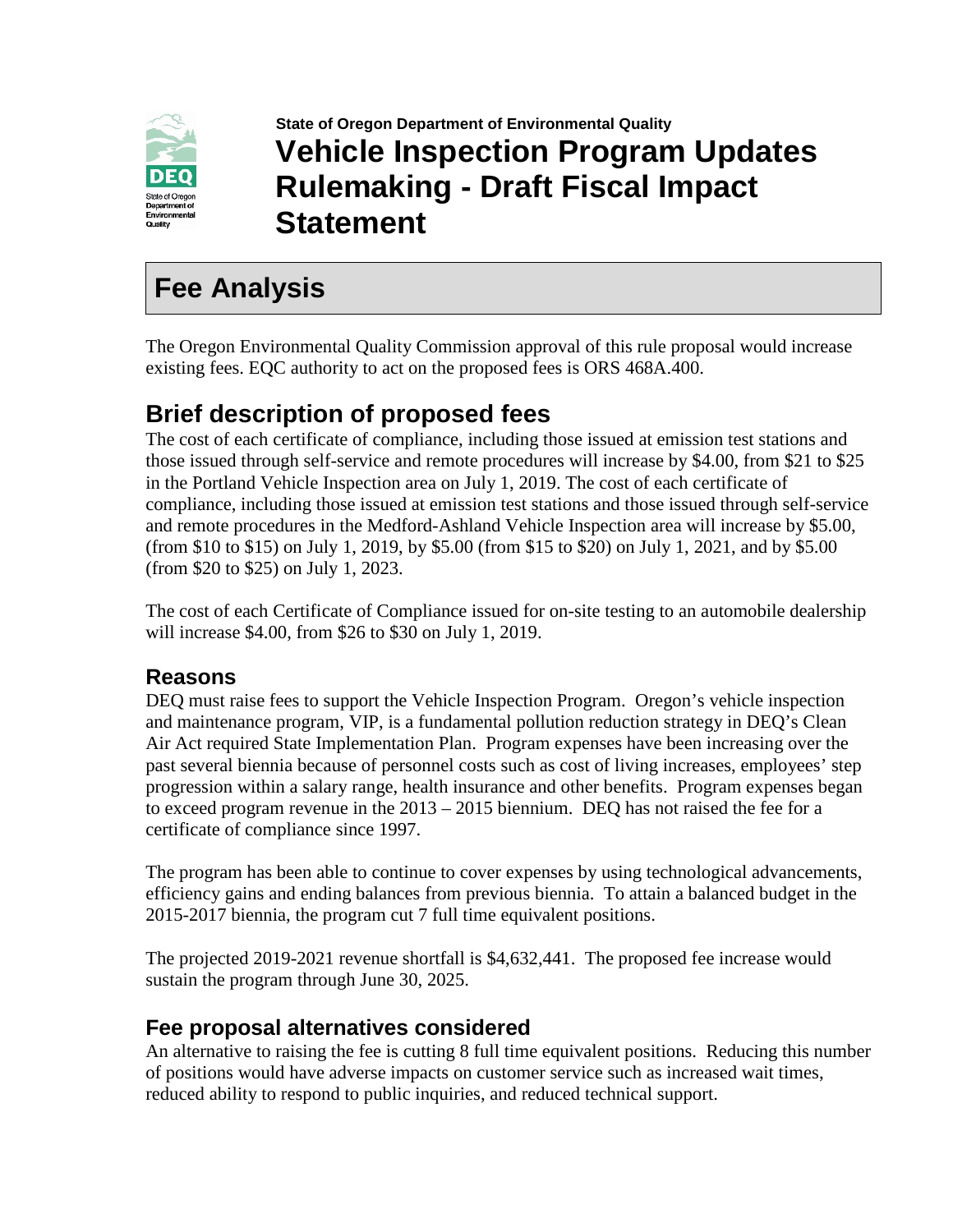### **Fee payers**

Fee payers affected by these proposed rule revisions and fee increase are motorists, businesses that own vehicles, and auto dealerships participating on-site testing. Private business and public agency fleets pay a fee for each certificate of compliance and a licensing fee, but DEQ is not proposing to revise rules pertaining to private and public agency fleet fees.

### **Affected party involvement in fee-setting process**

DEQ convened an advisory committee of affected parties to assist DEQ in evaluating the fiscal impacts of the increased fees.

## **Summary of impacts**

Motorists whose cars are registered in the Portland Vehicle Inspection areas will pay \$4 more than the current fee of \$21, a fee total of \$25, every two years for a certificate of compliance. The \$4 increase in the Portland Vehicle Inspection area will take effect on July 1, 2019.

By July 1, 2023, motorists whose cars are registered in the Medford Vehicle Inspection areas will pay \$15 more than the current fee of \$10, a fee total of \$25, every two years for a certificate of compliance. The \$15 fee increase in Medford will take effect in three \$5 stages, on July 1, 2019, July 1, 2021, and July 1, 2023.

Beginning in July 1, 2019, auto dealerships in the Portland Vehicle Inspection areas participating in on-site testing will pay \$5 more than the Portland area fee for a certificate of compliance, for a total fee of \$30.

## **Fee payer agreement with fee proposal**

DEQ will not ask fee payers and other stakeholders to agree with the proposal, but will consider advisory committee input and comments received during the public comment period in developing final rule revisions to present to the Environmental Quality Commission.

## **How long will the current fee sustain the program?**

The current fee will sustain the program through June 30, 2019.

| <b>Current Fees</b>                          |              |      |  |  |
|----------------------------------------------|--------------|------|--|--|
| Program costs covered by fees                | \$22,045,944 | 100% |  |  |
| <b>Program costs covered by General Fund</b> | \$0          | 0%   |  |  |
| Fee Last Changed                             | 1997         |      |  |  |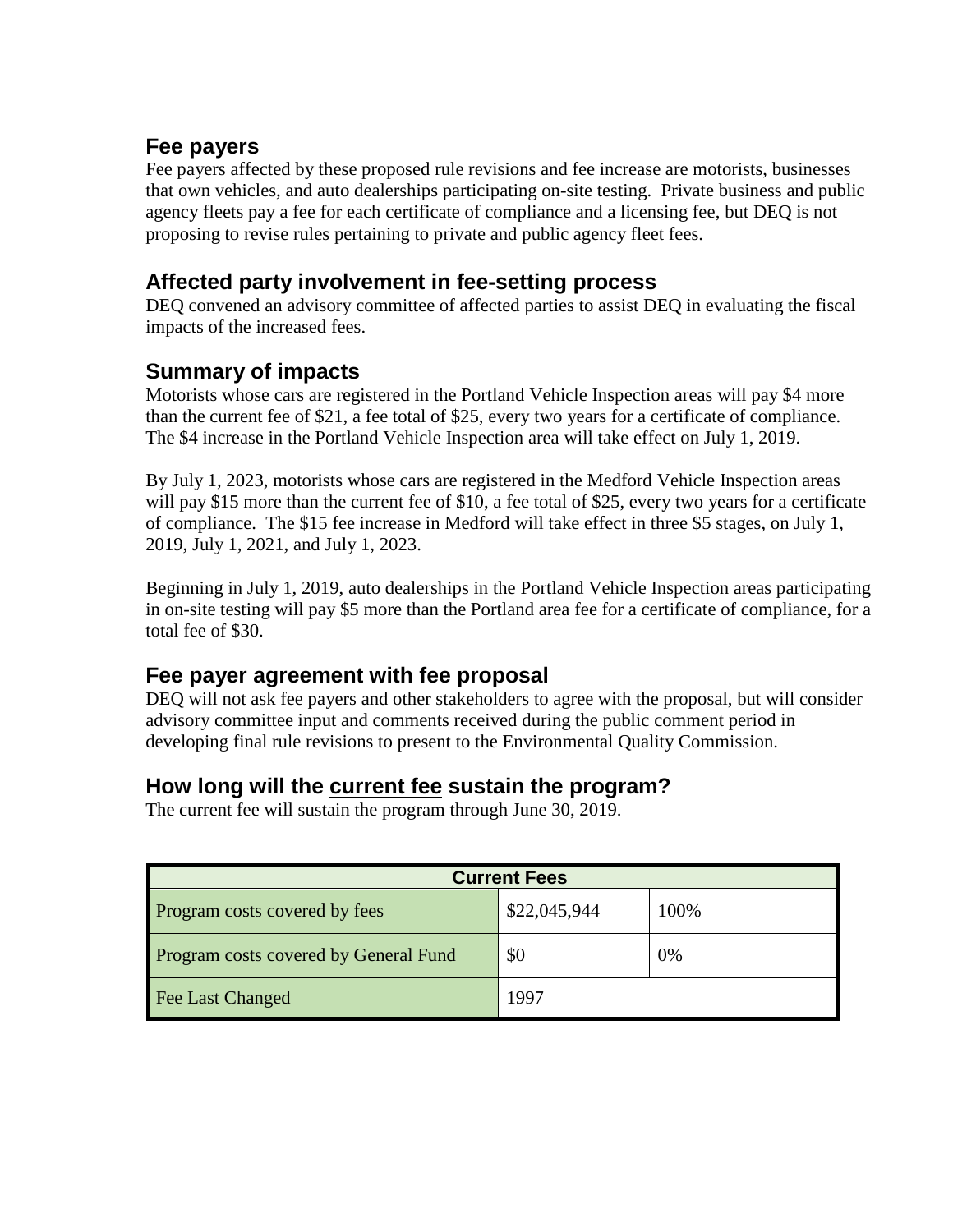### **How long will the proposed fee sustain the program?**

DEQ projects that the proposed fee will sustain the program through the 2023 - 2025 biennium.

| <b>Proposed Fees</b>               |              |     |  |  |  |
|------------------------------------|--------------|-----|--|--|--|
| Expected change in revenue $(+/-)$ | \$4,645,506  | 20% |  |  |  |
| <b>Expected effective date</b>     | July 1, 2019 |     |  |  |  |

## **Transactions and revenue**

| <b>Biennium</b>         | Number of fee<br>payers | Impact on revenue<br>$(+/-)$ | <b>Total revenue</b><br>$(+/-)$ |
|-------------------------|-------------------------|------------------------------|---------------------------------|
| <b>Current biennium</b> | 1,113,157               |                              | \$22,045,944                    |
| <b>Next biennium</b>    | 1,135,704               | \$4,645,506                  | \$26,691,450                    |

### **Fee schedule**

Cost for a certificate of compliance would increase according to the following schedule:

### **Portland Vehicle Inspection Area**

\$25 effective July 1, 2019

### **Medford Vehicle Inspection Area**

\$15 effective July 1, 2019 \$20 effective July 1, 2021 \$25 effective July 1, 2023

#### **On-site Testing Auto Dealerships**

\$30 effective July 1, 2019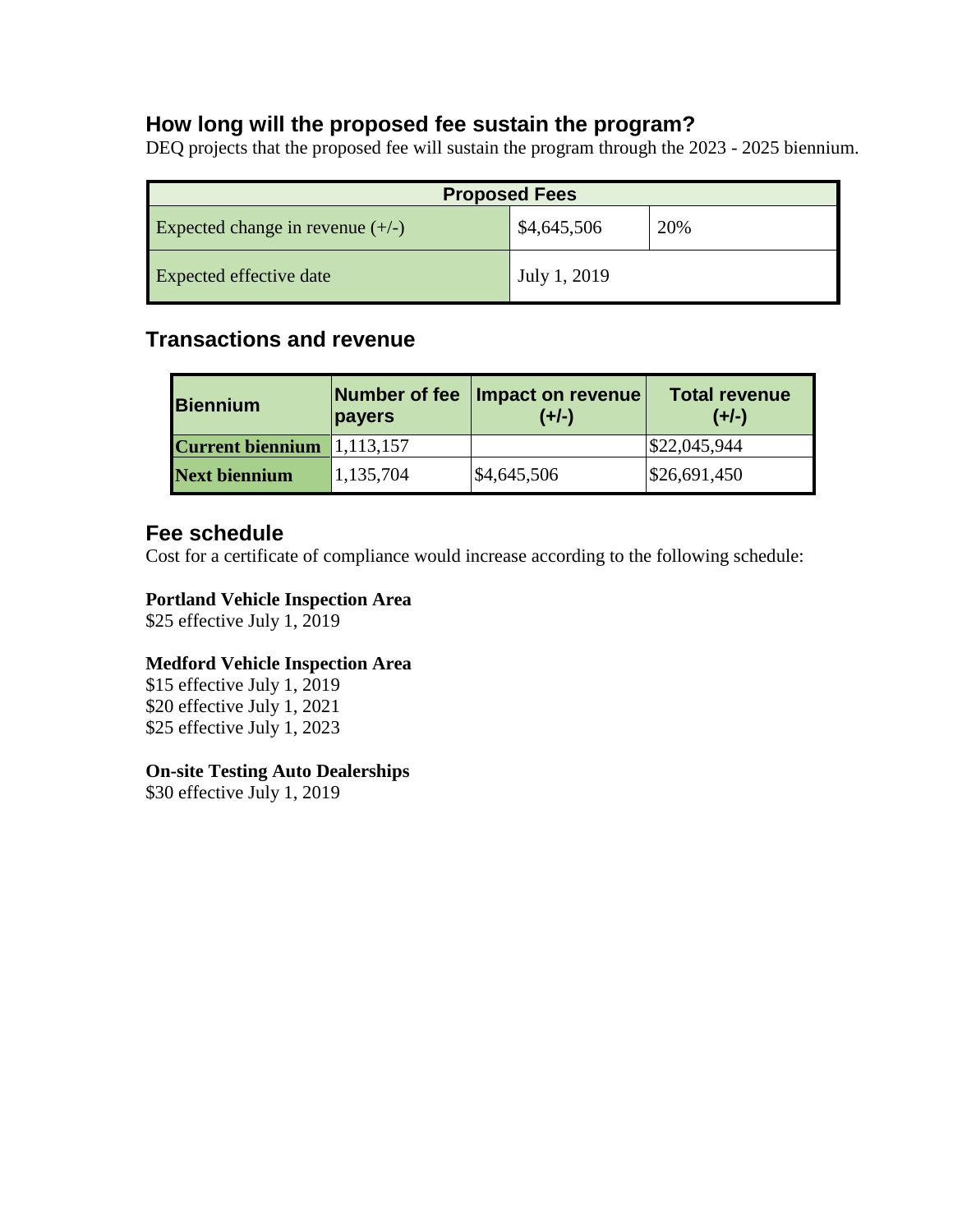# **Statement of fiscal and economic impact**

## **Fiscal and Economic Impact**

Increasing fees for vehicle inspection certificates of compliance would benefit DEQ through increased financial support for the Vehicle Inspection Program. The fee change will increase costs for entities that must obtain a certificate of compliance for their vehicles.

## **Statement of Cost of Compliance**

### **State and federal agencies**

DEQ will benefit from this fee increase through increased financial support for the Vehicle Inspection Program. DEQ will not have to reduce 8 full time equivalent staff.

This fee increase will not affect other state or federal agencies because DEQ is not proposing to increase the allowable maximum certificate of compliance fee for public agency fleets. DEQ is not proposing to increase the cost of a license issued to a public agency fleet vehicle inspector.

## **Local governments**

For local governments, the fee increase will have no effect because DEQ is not proposing to increase the allowable maximum certificate of compliance fee for public agency fleets. DEQ is not proposing to increase the cost of a license issued to a public agency fleet vehicle inspector.

## **Public**

The cost of a certificate of compliance will increase for members of the public and businesses whose vehicles are registered in the Portland and Medford vehicle inspection areas. Entities with vehicles registered in the Portland vehicle inspection area will pay an additional \$4 every two years for a certificate of compliance, beginning on July 1, 2019. Entities with vehicles registered in the Medford vehicle inspection area will pay an additional \$5 every two years beginning on July 1, 2019 and repeating on July 1, 2021 and July 1, 2023.

DEQ does not have data to estimate the fiscal impact on an individual member of the public, but acknowledges that the VIP fee increase may have a greater impact on certain populations. DEQ reviewed vulnerable population information available through U.S. EPA's EJ Screen tool<sup>[1](#page-3-0)</sup> (e.g. low income, minority and over age 64). DEQ reviewed results from areas within a 10-mile radius of four locations within the two VIP boundaries. DEQ assembled these example demographics in the following table.

<span id="page-3-0"></span> <sup>1</sup> [https://ejscreen.epa.gov](https://ejscreen.epa.gov/)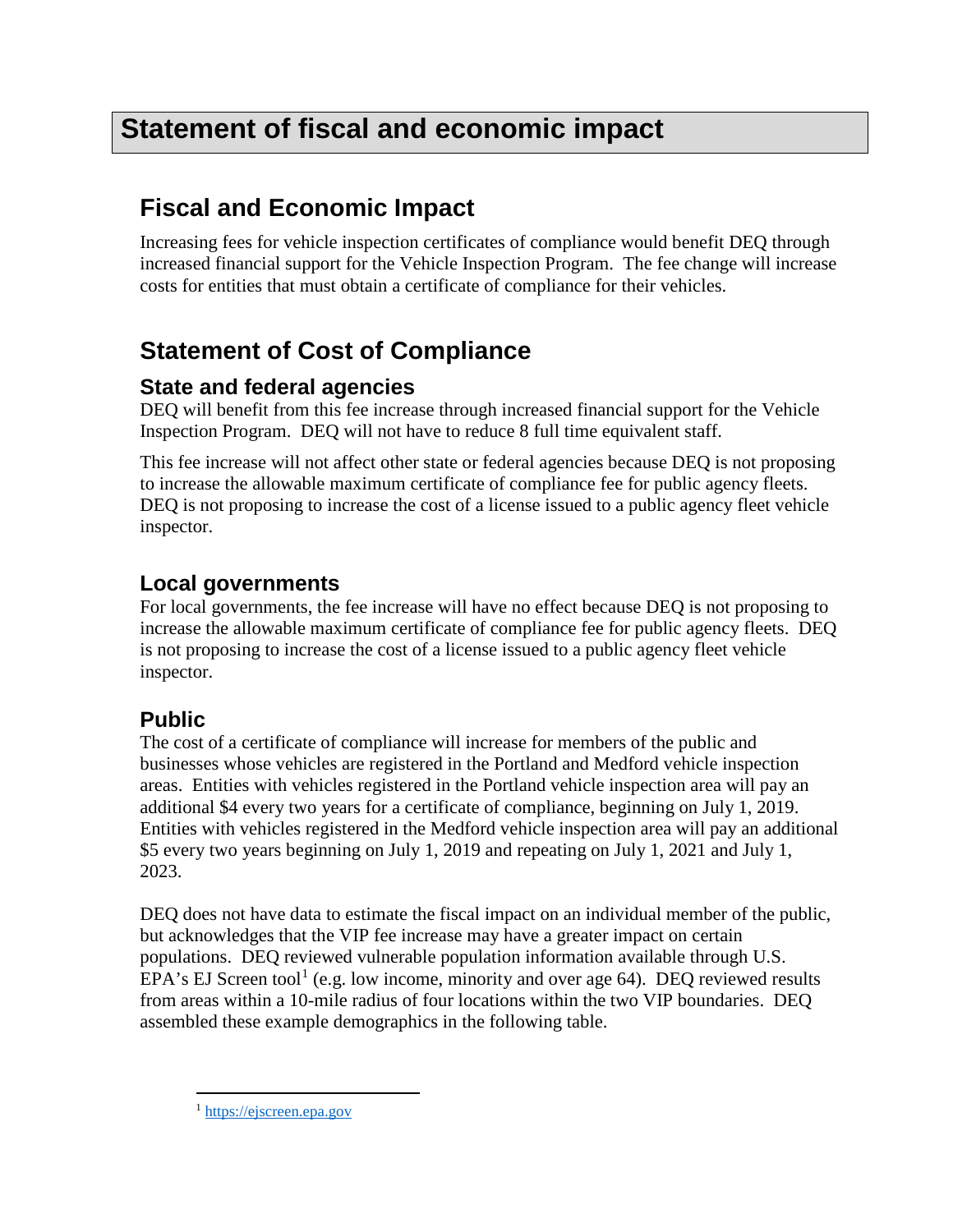| 10 mile radius                                      | % low<br>income | % minority | % Over age 64 |
|-----------------------------------------------------|-----------------|------------|---------------|
| <b>Medford (Jackson County)</b>                     |                 |            |               |
| <b>Aloha (Washington County)</b>                    | 42              |            | 46            |
| <b>Southeast Portland (Multnomah 54)</b><br>County) |                 | 60         | 51            |
| <b>Damascus (Clackamas County)</b>                  | 59              | 62         | 54            |

DEQ does not have data to estimate how an increased fee paid by on-site testing auto dealerships will affect the costs of vehicles. DEQ acknowledges a potential indirect impact on members of the public who purchase vehicles from auto dealerships that participate in mobile on-site testing.

## **Large businesses - businesses with more than 50 employees**

Auto dealerships that participate in the VIP on-site testing program will pay an additional \$4 for each certificate of compliance beginning on July 1, 2019. Approximately 35 dealerships currently participate in the VIP mobile on-site testing program and DEQ estimates fewer than five, if any, of the dealerships are large businesses.

Businesses that own vehicles in the Portland vehicle inspection area – but not licensed to complete vehicle inspection and maintenance testing as a private fleet - will pay an additional \$4 for each certificate of compliance beginning on July 1, 2019.

Businesses that own vehicles in the Medford vehicle inspection area – but not licensed to complete vehicle inspection and maintenance testing as a private fleet - will pay an additional \$5 for each certificate of compliance beginning on July 1, 2019, an additional \$5 beginning on July 1, 2021, and additional \$5 beginning on July 1, 2023.

### **Small businesses – businesses with 50 or fewer employees**

Fiscal effects on small businesses will be identical to large businesses. According to the Oregon Secretary of State Office of Small Business Assistance, 98% of Oregon firms are small businesses and employ over half the state's workforce. According to the 2018 Small Business Profile for Oregon, published by the U.S. Small Business Administration,<sup>[2](#page-4-0)</sup> small businesses (under the federal definition), provide:

- 59 to 64 percent of employment in Jackson County
- 34 to 59 percent of employment in Clackamas, Multnomah and Washington Counties.

### **a. Estimated number of small businesses and types of businesses and industries with small businesses subject to proposed rule.**

<span id="page-4-0"></span>Auto dealerships that participate in the VIP on-site testing program will pay an additional \$4 for each certificate of compliance beginning on July 1, 2019. Approximately 35 dealerships

 <sup>2</sup> <https://www.sba.gov/sites/default/files/advocacy/2018-Small-Business-Profiles-OR.pdf>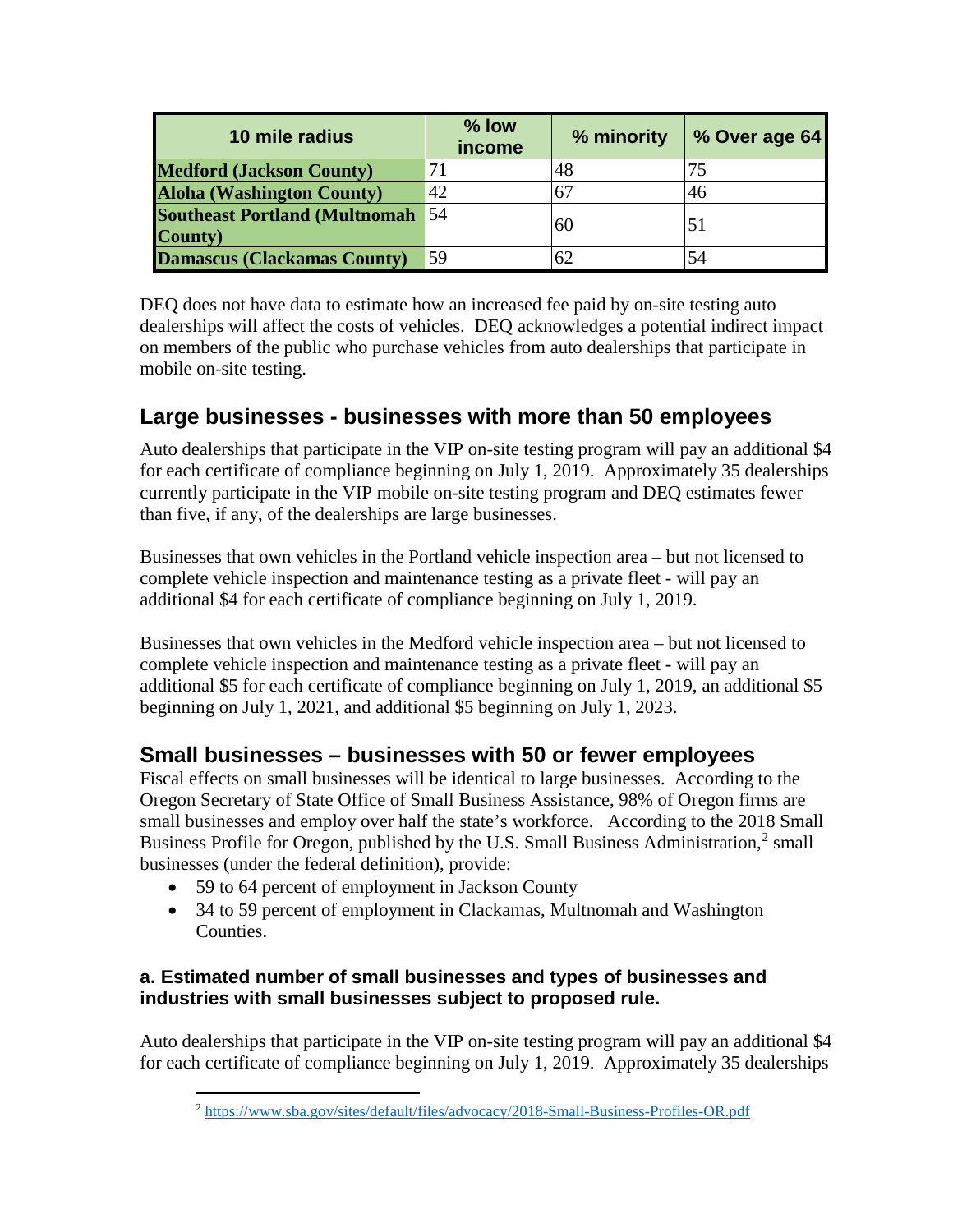currently participate in the VIP mobile on-site testing program and DEQ estimates most or all of those dealerships are small businesses.

#### **b. Projected reporting, recordkeeping and other administrative activities, including costs of professional services, required for small businesses to comply with the proposed rule.**

No additional activities are required to comply with the proposed rules. All businesses that participate in the mobile on-site testing already pay fees for each certificate of compliance.

#### **c. Projected equipment, supplies, labor and increased administration required for small businesses to comply with the proposed rule.**

No additional resources are required for compliance with the proposed rules. All businesses that participate in the mobile on-site testing already pay fees for each certificate of compliance.

#### **d. Describe how DEQ involved small businesses in developing this proposed rule.**

DEQ included small business representatives and representatives from auto dealer associations on the VIP Update Rulemaking Committee that advised DEQ on the cost of compliance for small businesses.

## **Documents relied on for fiscal and economic impact**

DEQ did not rely on any documents to determine the fiscal impact. (revise as necessary after advisory committee)

## **Advisory committee**

DEQ appointed an advisory committee.

As ORS 183.333 requires, DEQ will ask for the committee's recommendations on:

- Whether the proposed rules would have a fiscal impact,
- The extent of the impact, and
- Whether the proposed rules would have a significant adverse impact on small businesses and complies with ORS 183.540.

The committee will review the draft fiscal and economic impact statement and its findings will be stated in the approved minutes.